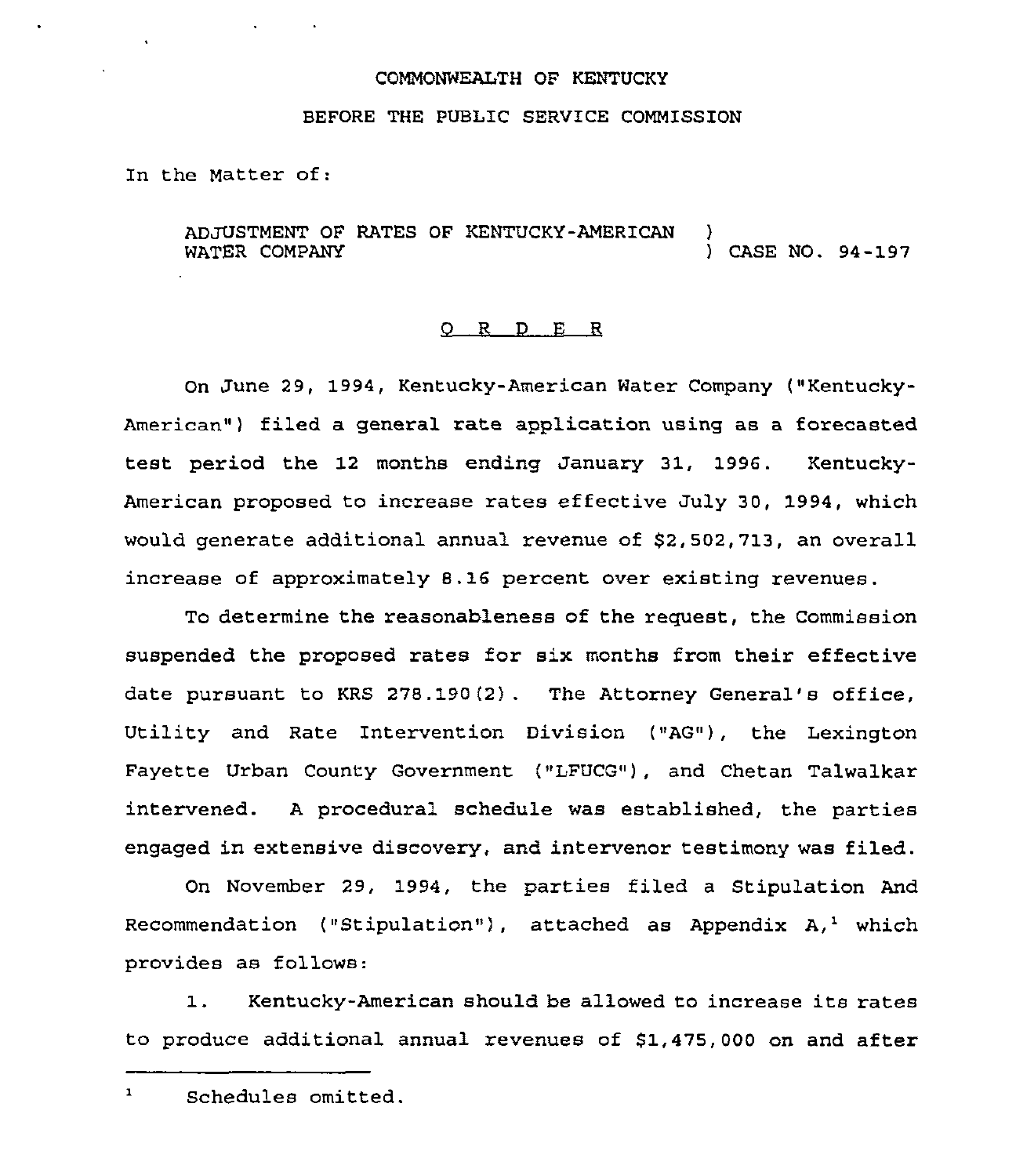January 29, 1995, an overall revenue increase of approximately 4,9 percent. The rate increase would be allocated ratably to all service charges and classifications;

 $\mathbf{v} = \mathbf{v} \times \mathbf{v}$  . The  $\mathbf{v}$ 

2. Kentucky-American would modify its existing underground leak detection policy to reduce from 50 percent to 25 percent the cost to residential customers for water lost through an undetected underground leak; and

3. All expenditures for the development and evaluation of source of supply options, the bulk of which are related to the proposed construction of a pipeline to transport water from the Louisville Water Company, would be excluded from current rates and Kentucky-American would spend no money on the design and engineering of this project until resolution of the supply and demand issues under investigation in Case No. 93-434.'

hearing had been scheduled on November 30, 1994 to receive evidence relating to Kentucky-American's rate application. In response to a motion filed by the parties, the hearing was held as scheduled to receive evidence in support of the Stipulation.

The Stipulation sets forth the amount of additional revenue agreed to but not the underlying calculations and adjustments. In determining the overall reasonableness of the proposal to increase annual revenues by 51,475,000, the Commission has evaluated all revenue and expense adjustments proposed by Kentucky-American in light of its traditional rate-making treatment. In addition, it

 $\overline{\mathbf{z}}$ Case No. 93-434, An Investigation of the Sources of Supply and Future Demand of Kentucky-American Water Company.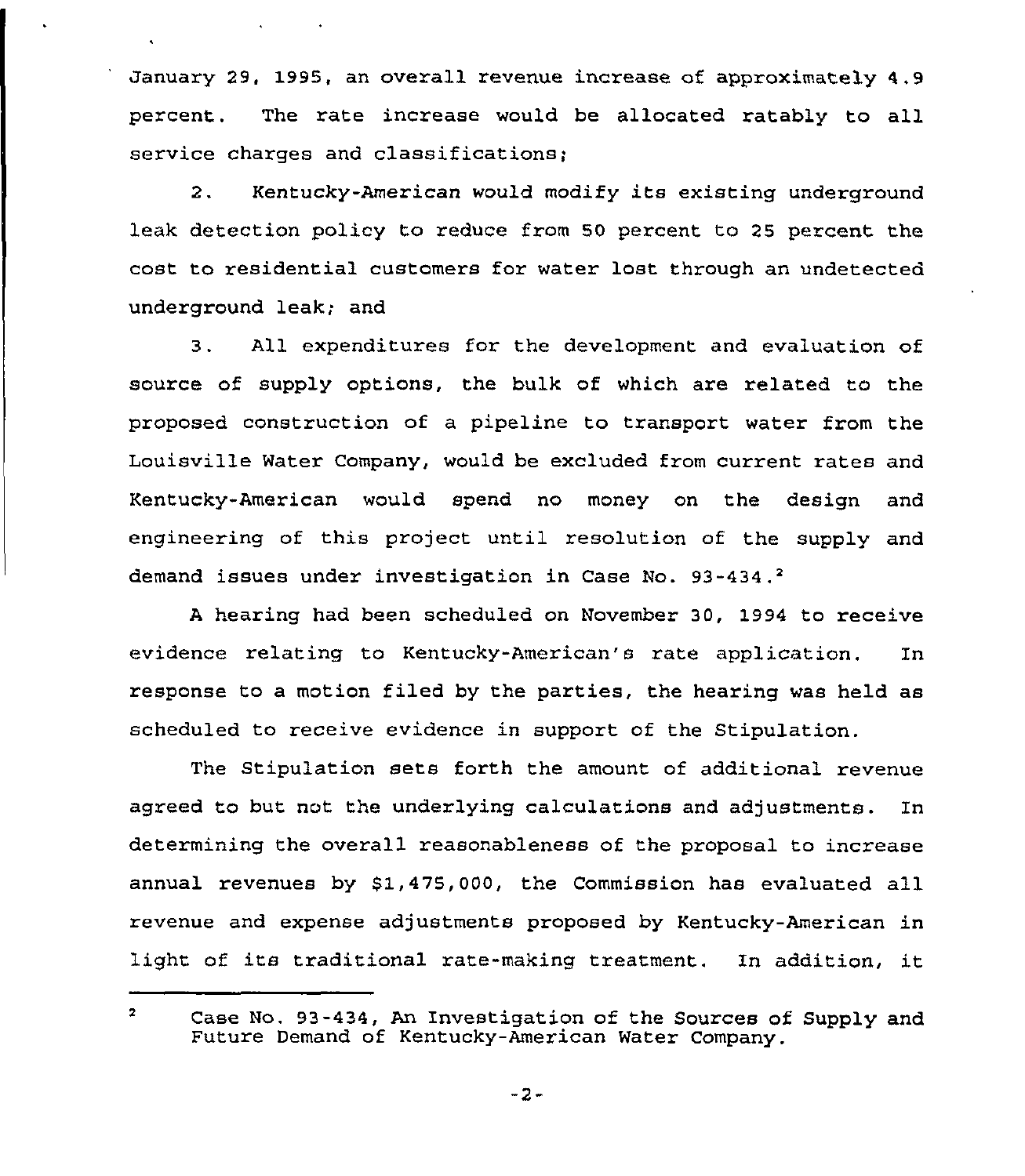has considered current economic conditions and the rates of return on common equity which have been authorized in recent cases. Based on a review of all these factors and the evidence of record, the Commission finds that the stipulated 51,475,000 revenue increase should result in earnings that fall within a range reasonable to both Kentucky-American and its customers and will result in fair, just, and reasonable rates for Kentucky-American.

 $\mathbf{v} = \mathbf{v} \times \mathbf{v}$  , where

Kentucky-American indicated that for many years it has applied an underground leak adjustment policy whereby residential and commercial customers are absolved from paying 50 percent of the tariffed rate for all water lost through an undetectable underground leak. Upon verification of such <sup>a</sup> leak and its repair, the customer's bill is recalculated to reflect a 50 percent credit to the excess water used with a concomitant credit to the amount payable. The parties have now stipulated that for residential customers only, the credit for excess water usage and the amount payable should rise to 75 percent.

This bill recalculation policy clearly falls within the statutory definition of a rate, KRS 2'78.010(10). Although this rate has never been on file with the Commission in a schedule as required by KRS 278.160 $(1)$ , Kentucky-American has offered to do so if directed by the Commission. This policy is not applicable to situations where the water meter has malfunctioned, resulting in a bill for more (or less) water than actually consumed. Rather, it applies only when the meter has accurately recorded the water consumed, but such consumption is significantly in excess of

 $-3-$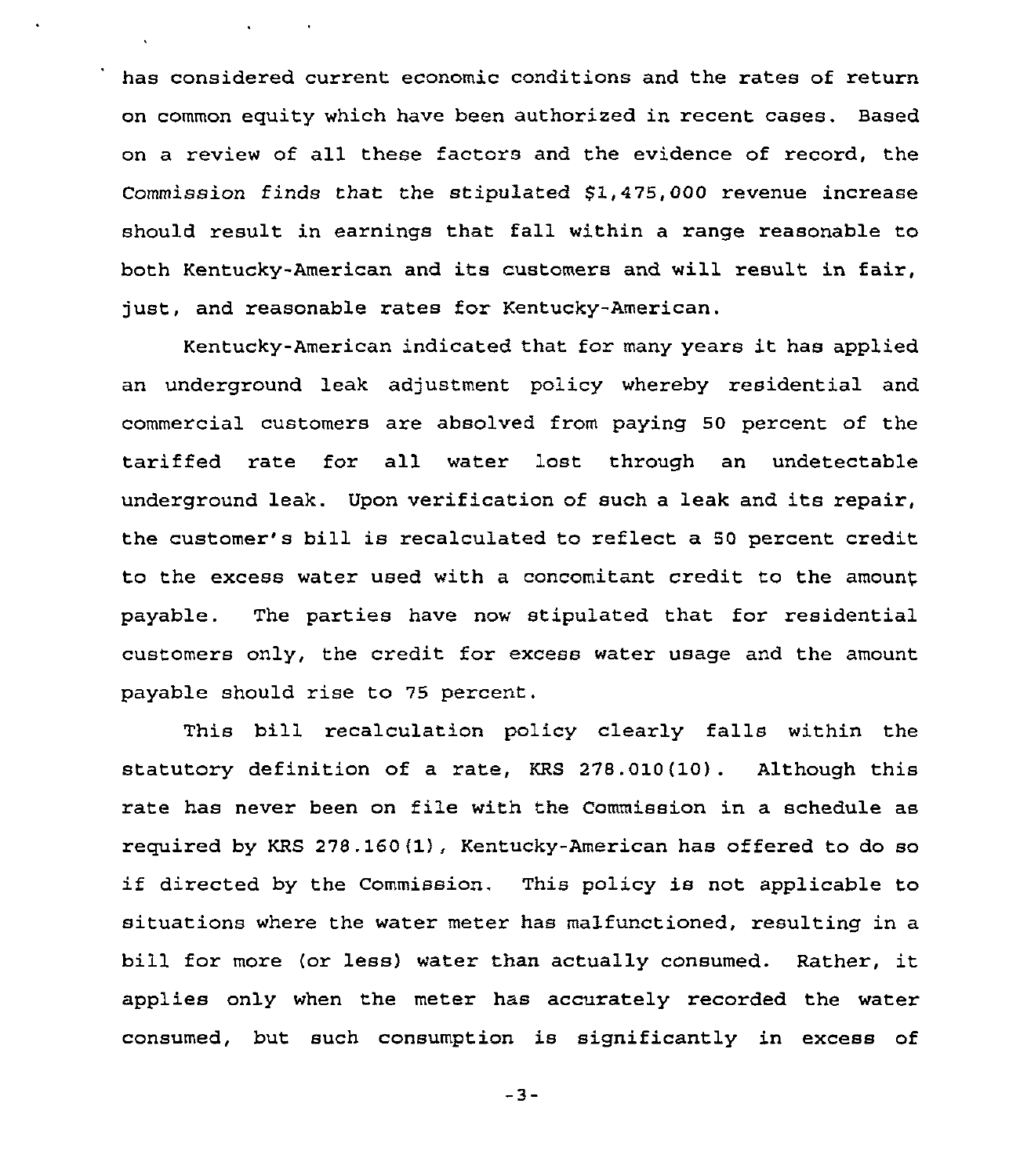average due to a leak in the customer's service line. As set forth in the Commission's regulation on service connections, 807 KAR 5:066, Section 12(2), as between the utility and the customer, it is the customer's responsibility to "keep the service line in good repair."

 $\mathbf{q} = \mathbf{q} \times \mathbf{q}$  , where  $\mathbf{q}$ 

<sup>A</sup> utility is prohibited from charging, collecting or receiving from any person less compensation for service rendered than that prescribed in its tariffs, KRS 278.160(2), and is further prohibited from giving an unreasonable preference or advantage to any person, KRS 278. 170. Kentucky-American's underground leak adjustment policy, whether set forth in <sup>a</sup> tariff or not, violates both statutes.

Granting customers with underground leaks an arbitrary bill credit of 50 or 75 percent, allows such customers to receive water service for less compensation than other customers. This violates KRS 278.160(2) . Furthermore granting such credits in varying amounts, i.e., <sup>75</sup> percent to residential, <sup>50</sup> percent to commercial, and zero percent to industrial, creates an unreasonable preference in violation of KRS 278.170.

Aside from these statutory infirmities, Kentucky-American' underground leak adjustment policy should be rejected as bad regulatory policy. As Kentucky-American acknowledged, prior to negotiating the Stipulation,

> [I]t would be entirely inappropriate for the Company to take responsibility for volumes of water lost upon the customers [sic] premises. [T]he inequity of the Company absorbing such<br>costs and either charging them to all and either charging them to

> > $-4-$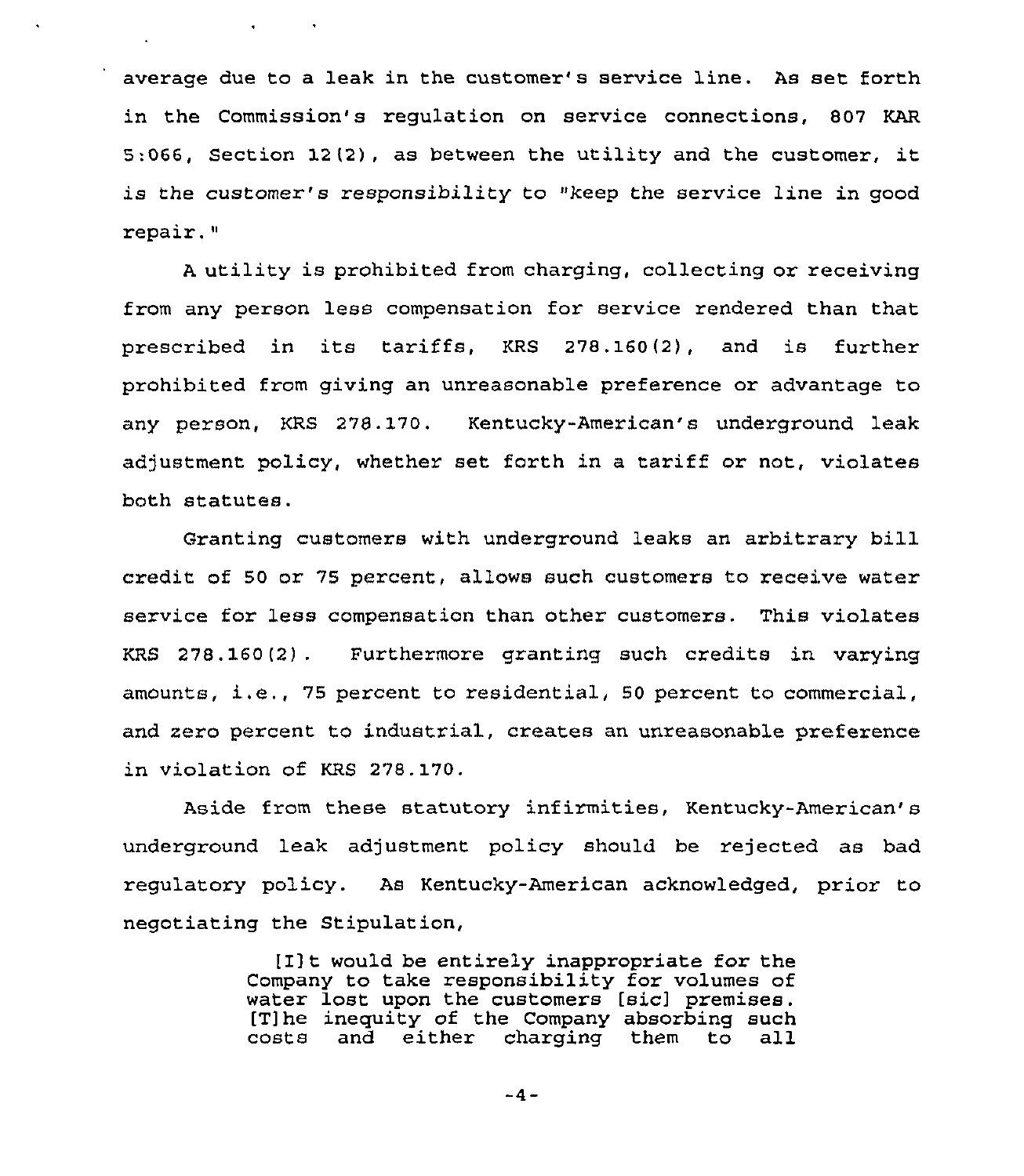ratepayers, or forcing stockholders to<br>subsidize them is apparent. Additionally, subsidize them is apparent. such an approach or policy would certainly not<br>encourage wise use of water. In fact, encourage wise use of water. precisely the wrong signal would be sent to customers that not fixing leaks can be done without penalty. $3$ 

 $\sim$   $\sim$ 

The Commission is in complete agreement with this position. It is unreasonable to require the general body of ratepayers to pay for the water lost through a defective customer-owned service line.

The parties revealed at the hearing that in addition to the provisions in the Stipulation, they have also agreed to begin meeting informally to discuss and consider the impacts of monthly billing for all Kentucky-American customers. These meetings are to commence upon the conclusion of this case and be open to participation by Commission Staff .

The Commission has recognized for some time that Kentucky-American's current practice of quarterly billings for most customers is a serious impediment to the adoption of certain demand-side management programs such as seasonal rates. In addition, quarterly billings fail to provide customers important consumption data on a timely basis and may well be a major factor in high billings due to underground leaks. Due to the importance of each of these factors, the Commission heartily endorses such a dialogue and will expect Kentucky-American to address the issue of monthly billings in a thorough manner in its next rate case.

 $-5-$ 

 $\overline{\mathbf{3}}$ Kentucky-American Response to AG's First Data Request, Item No. 110.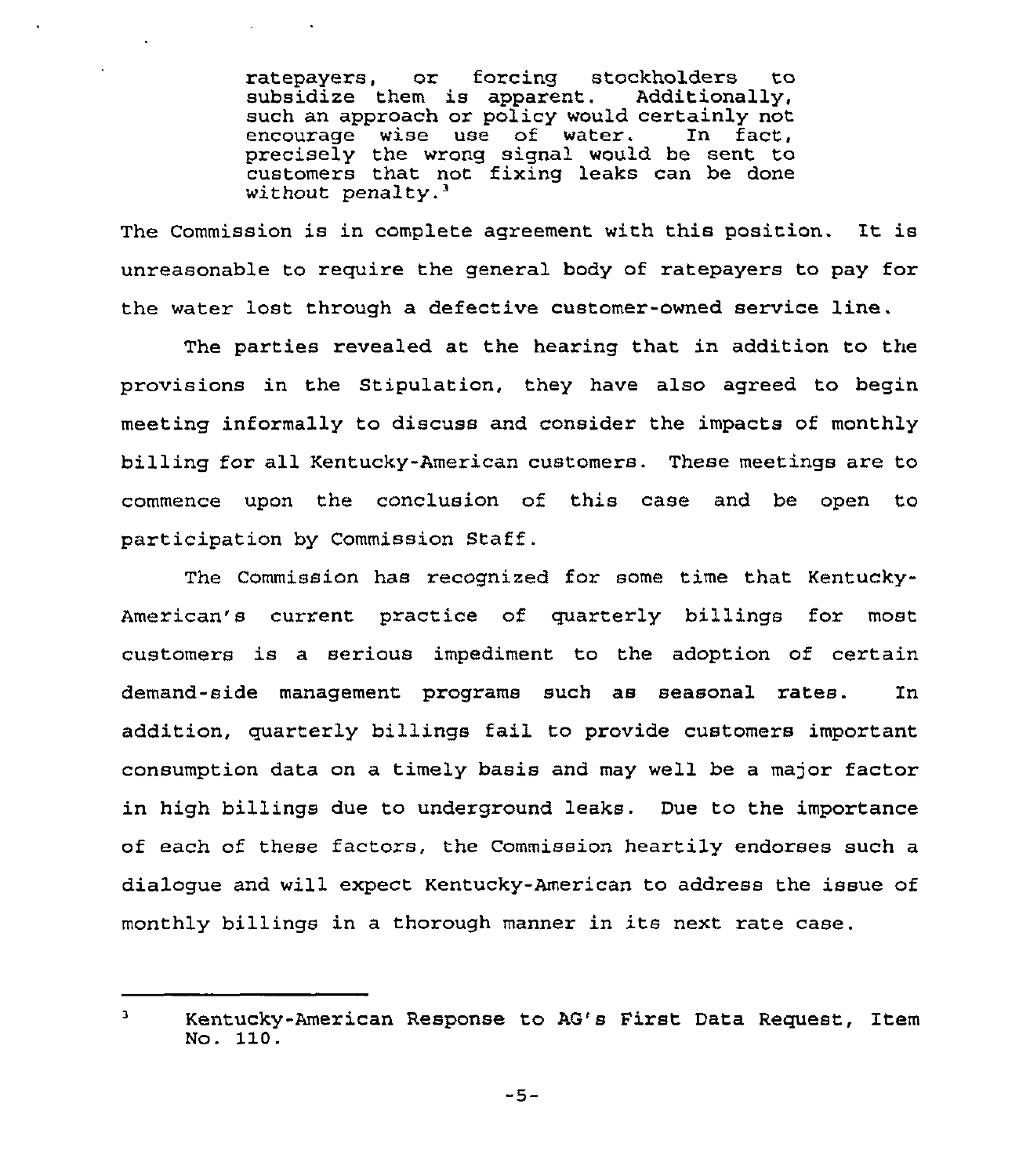An additional advantage of monthly billings would be the generation of more detailed demand data for use in designing rates that equitably allocate costs to the cost causers. Equally important in designing rates is a reliable class cost-of-service study that shows the costs to serve large water users. Since Kentucky-American has not historically classified commercial customers on the basis of consumption, a class cost-of-service study should be prepared, for filing in its next rate case, which identifies the costs to serve large commercial water users and small commercial water users.

With the exception of the underground leak adjustment policy, the Stipulation is in the public interest and should be accepted for rate-making purposes. The Commission's approval of the remaining provisions of the Stipulation is based solely on their reasonableness in toto and does not constitute the approval of any particular rate-making adjustment or revenue allocation.

IT IS THEREFORE ORDERED that:

1. The Stipulation set forth in Appendix <sup>A</sup> to this Order be and it is hereby incorporated into this Order as if fully set forth herein.

2. The terms and conditions set forth in the Stipulation, except as rejected below, be and they hereby are adopted and approved.

3. The underground leak adjustment policy be and it hereby is rejected as contrary to law and unreasonable on public policy grounds.

 $-6-$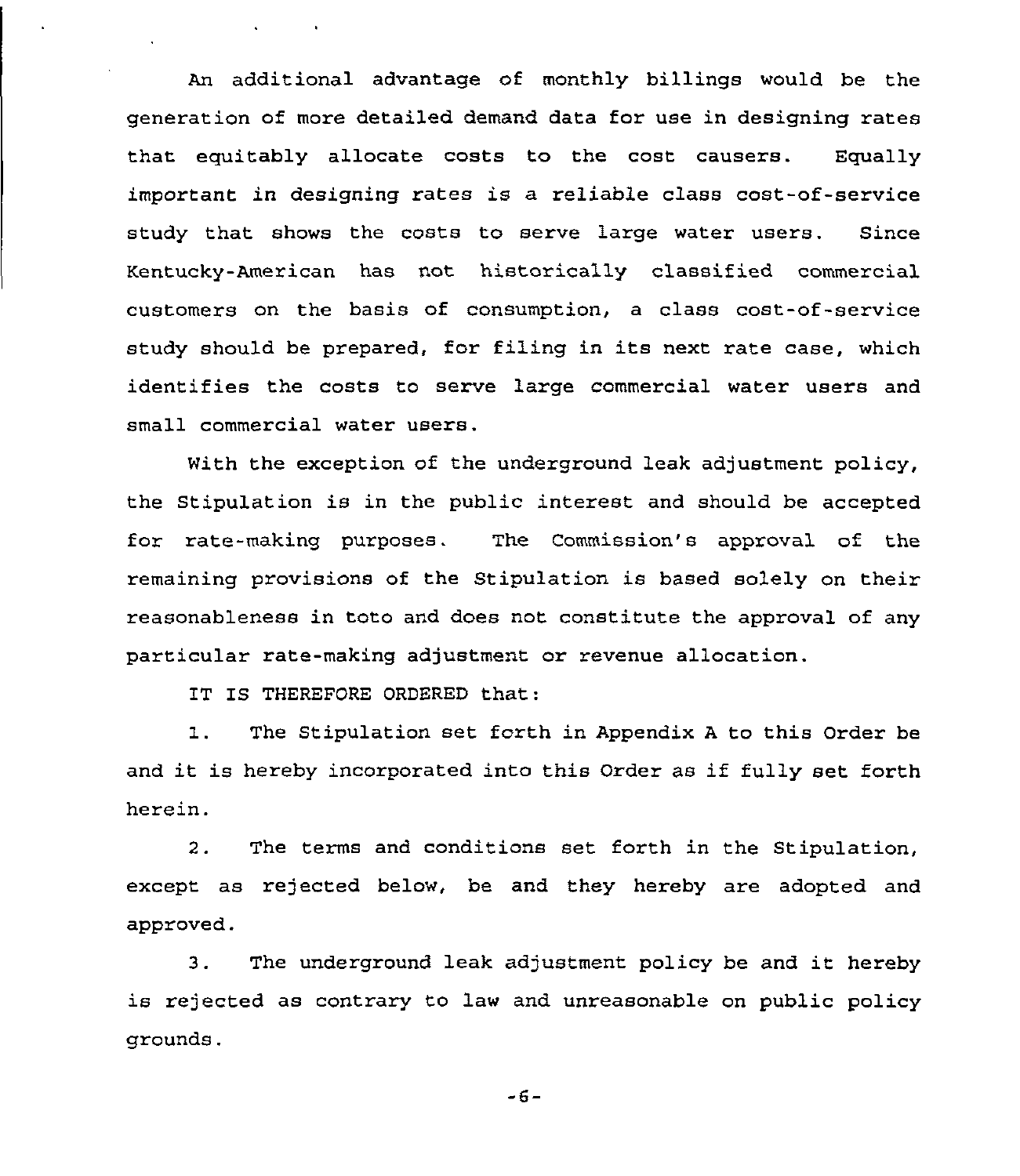4. In the event that any party elects to withdraw from the Stipulation, a written notice of such withdrawal shall be filed with the Commission by January 30, 1995.

5. The rates and charges proposed by Kentucky-American be and they are hereby denied.

6. The rates set forth in Appendix B, attached hereto and incorporated herein, be and they hereby are approved for service rendered by Kentucky-American on and after January 29, 1995.

7. Kentucky-American shall file revised tariffs setting forth the rates contained in Appendix <sup>B</sup> within 30 days from the date of this Order.

Done at Frankfort, Kentucky, this 25th day of January, 1995,

PUBLIC SERVICE COMMISSION

Commissione

ATTEST:

Executive Director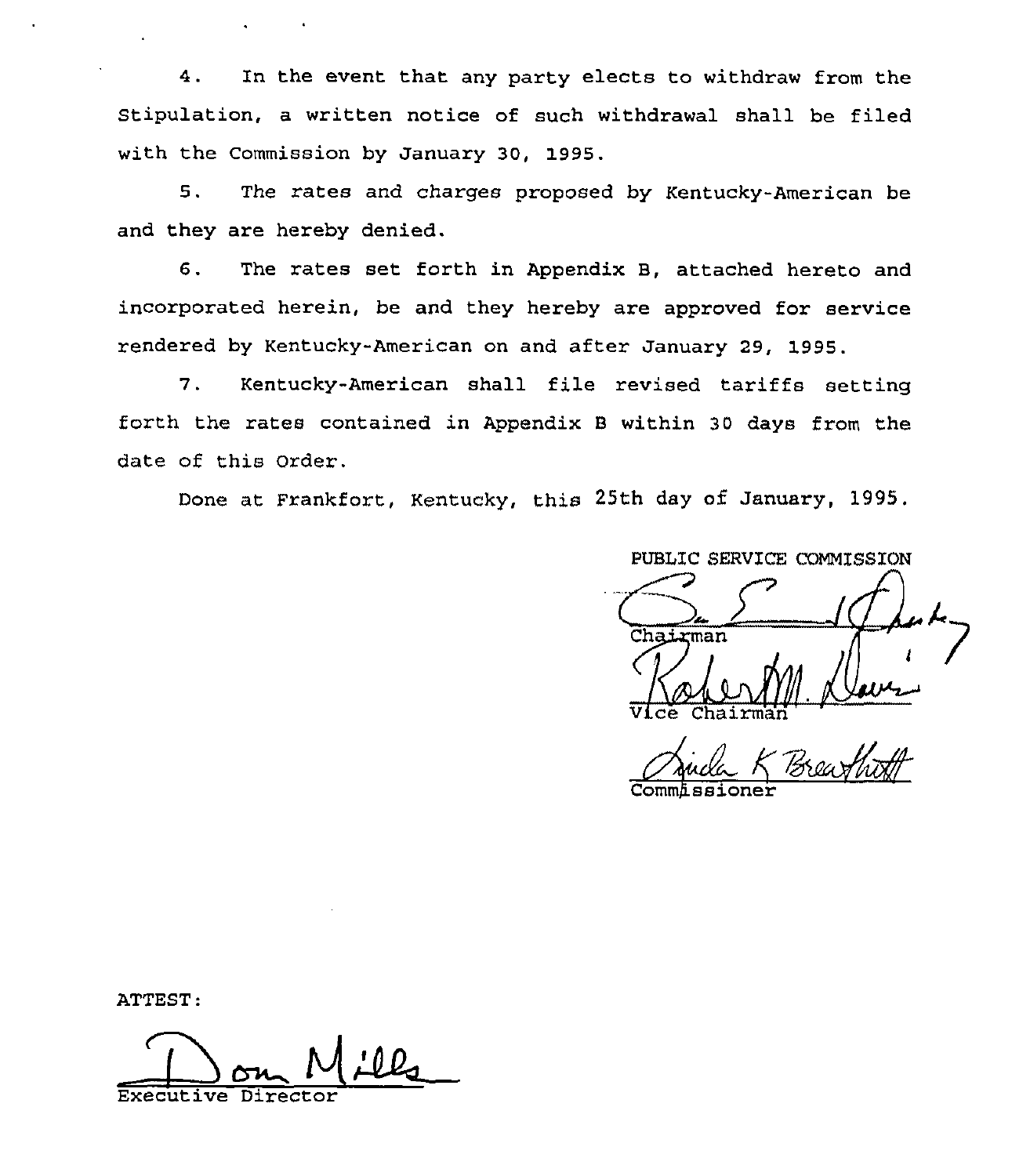APPENDIX TO AN ORDER OF THE KENTUCKY PUBLIC SERVICE COMMISSION IN CASE NO. 94-197 DATED JANUARY 25, 1995

## COMMONWEALTH OF KENTUCKY BEFORE THE PUBLIC SERVICE COMMISSION

| CASE N |
|--------|
|        |
|        |
|        |
|        |

 $0.94 - 197$ 

## STIPULATION AND RECOMMENDATION

All of the parties to this proceeding, Chetan Talwalkar, Lexington-Fayette Urban County Government, the Attorney General of the Commonwealth of Kentucky and Kentucky-American Water Company do hereby jointly stipulate and agree that Kentucky-American Water Company should be permitted to adjust its rates to recover approximately \$1,475,000 in additional annual revenues effective for service on and after January 29, 1995.

Kentucky-American Water Company's annual revenues at existing rates are \$30,682,034 as shown on Bxhibit 36, Schedule M-3, page <sup>2</sup> of 2, line 26. The effect of this stipulation and recommendation is to authorize Kentucky-American Water Company to recover total revenues on an annual basis of \$32,157,034 (\$30,682,034 plus \$1,475, 000) . The additional revenue stipulated herein as reasonable, \$1,475,000, shall be added to Kentucky-American's rates as authorized in Case 92-452 ratably throughout all service charges and service classifications.

The increase authorized herein is 4.89% to Kentucky-American Water Company's customers based upon revenue received from its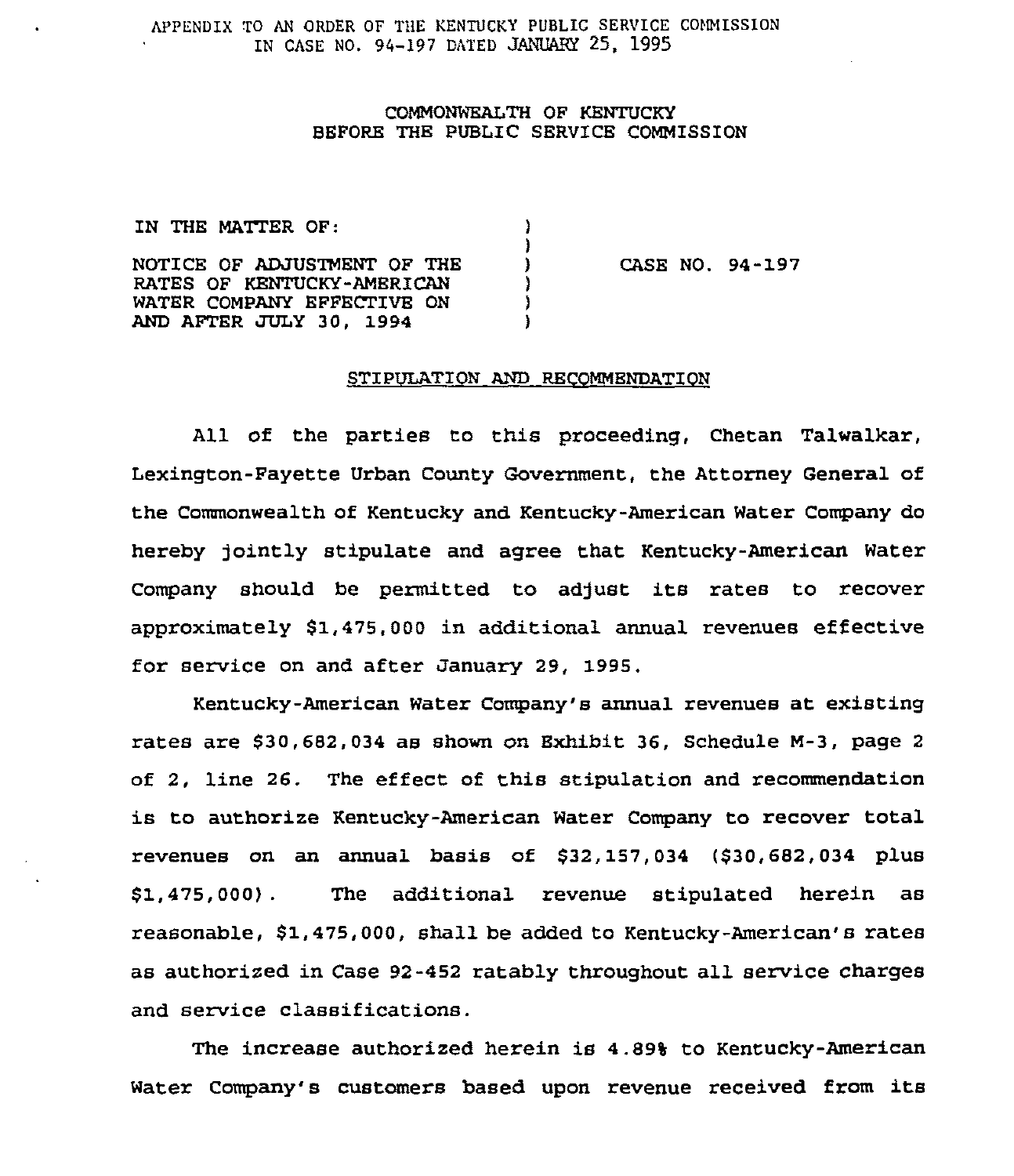customers in the current amount of 530,150,161 as shown in Exhibit 36, Schedule N-3, page <sup>2</sup> of 2, line 16.

The parties hereto also stipulate that from and after January 29, 1995, Kentucky-American Water Company shall modify its existing underground leak detection policy for residential customers to provide for a division of the tariffed cost of water lost through an undetectable underground leak to three-fourths to Kentucky-American Water Company and one-fourth to the residential customer.

All of the parties hereto understand that this stipulation and recommendation is not binding upon the Public Service Commission of the Commonwealth of Kentucky. The parties hereto do not agree on any specific item of change as requested by Kentucky-American Water Company nor any specific theory supporting the appropriateness of the change recommended herein; however, consistent with the Public Service Commission's determination in Case 92-452 that expenditures for Budget Projects 92-12 (Development of Source of Supply) and 90-14 (Evaluation of Source of Supply) should not be included in rate base, and consistent with its previously announced policy, Kentucky-American Water Company will not spend any money on the design and engineering of Budget project 92-12 until resolution of the issues in Case 93-434 by the Public Service Commission. Chetan Talwalkar, the Attorney General of the Commonwealth of Kentucky, the Lexington-Fayette Urban County Government and Kentucky-American Water Company negotiated the recommendation contained herein and all of the diverse interests and contentions of all of the parties were discussed. All of the parties to this proceeding, evidenced

 $\overline{z}$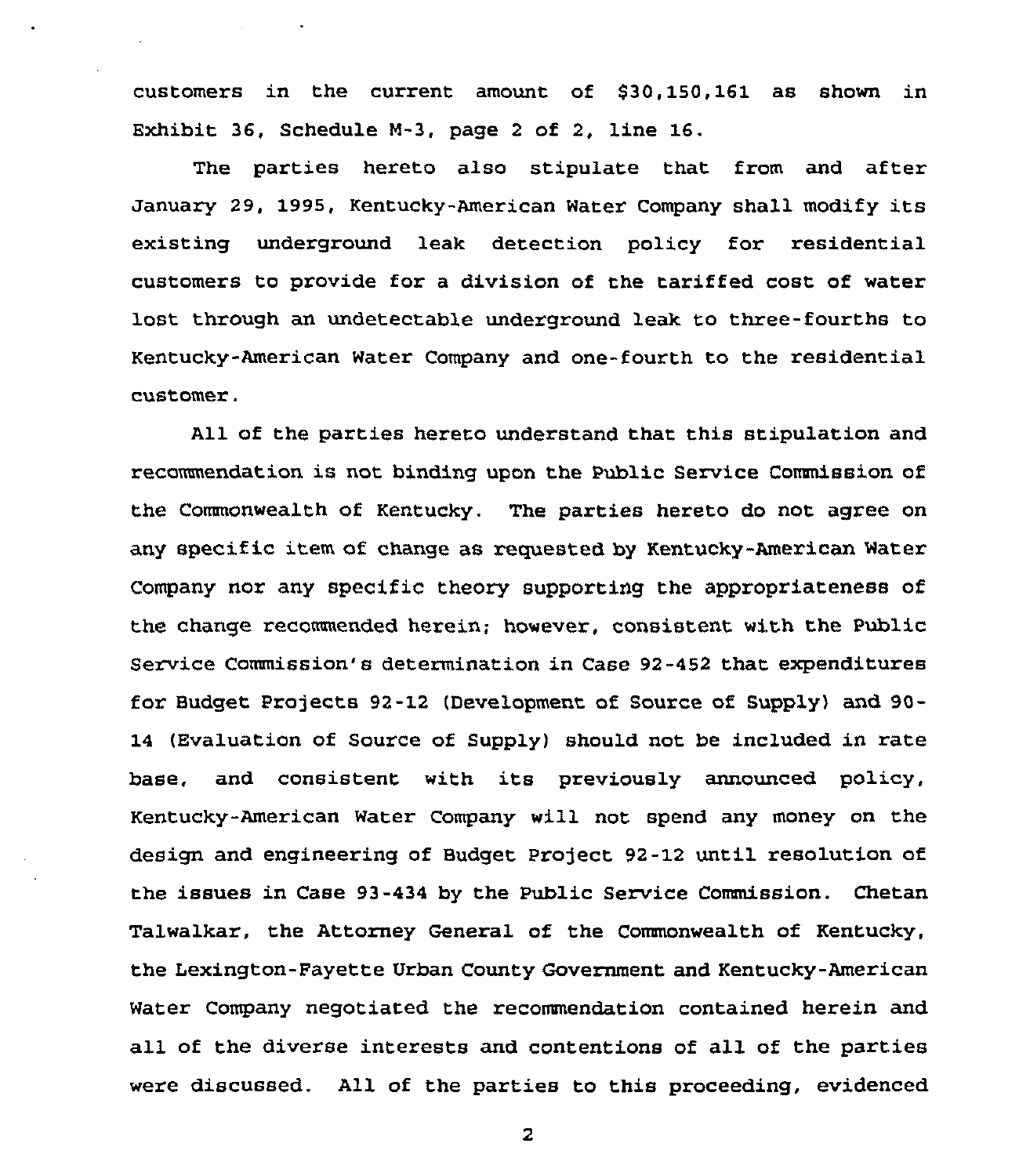by their signatures hereto, do hereby agree that the increase in rates stipulated herein is reasonable, viewed in the context of a resolution of Kentucky-American Water Company's case, is in fact a reasonable resolution of all of the issues in the proceeding and is fair, just and reasonable to the shareholders and ratepayers of Kentucky-American Water Company.

 $\Delta \phi = 0.000$  .

In support of the conclusion of the reasonableness of the increase stipulated herein, the parties desire to state that if the Commission adopts the recommendation, it will not be necessary for the parties to continue to expend time, energy and resources in contesting this matter and the possibility of any request for rehearing or appeal of the Commission's decision is eliminated.

All of the parties hereto waive cross-examination of all witnesses unless the Public Service Commission does not approve this stipulation and recommendation. This stipulation and recommendation is agreed to for the purposes of Case 94-197 only, shall not be binding upon the parties hereto in any other proceeding before this Commission or any court, and it shall not be offered or relied upon in any other proceeding involving Kentucky-American Water Company or any other utility regulated by the Public Service Commission of the Commonwealth of Kentucky.

If the Public Service Commission adopts this stipulation and recommendation in its entirety, each of the parties hereto agrees that it shall not file an application for rehearing with the Commission nor appeal this case or any part thereof to the Pranklin Circuit Court.

3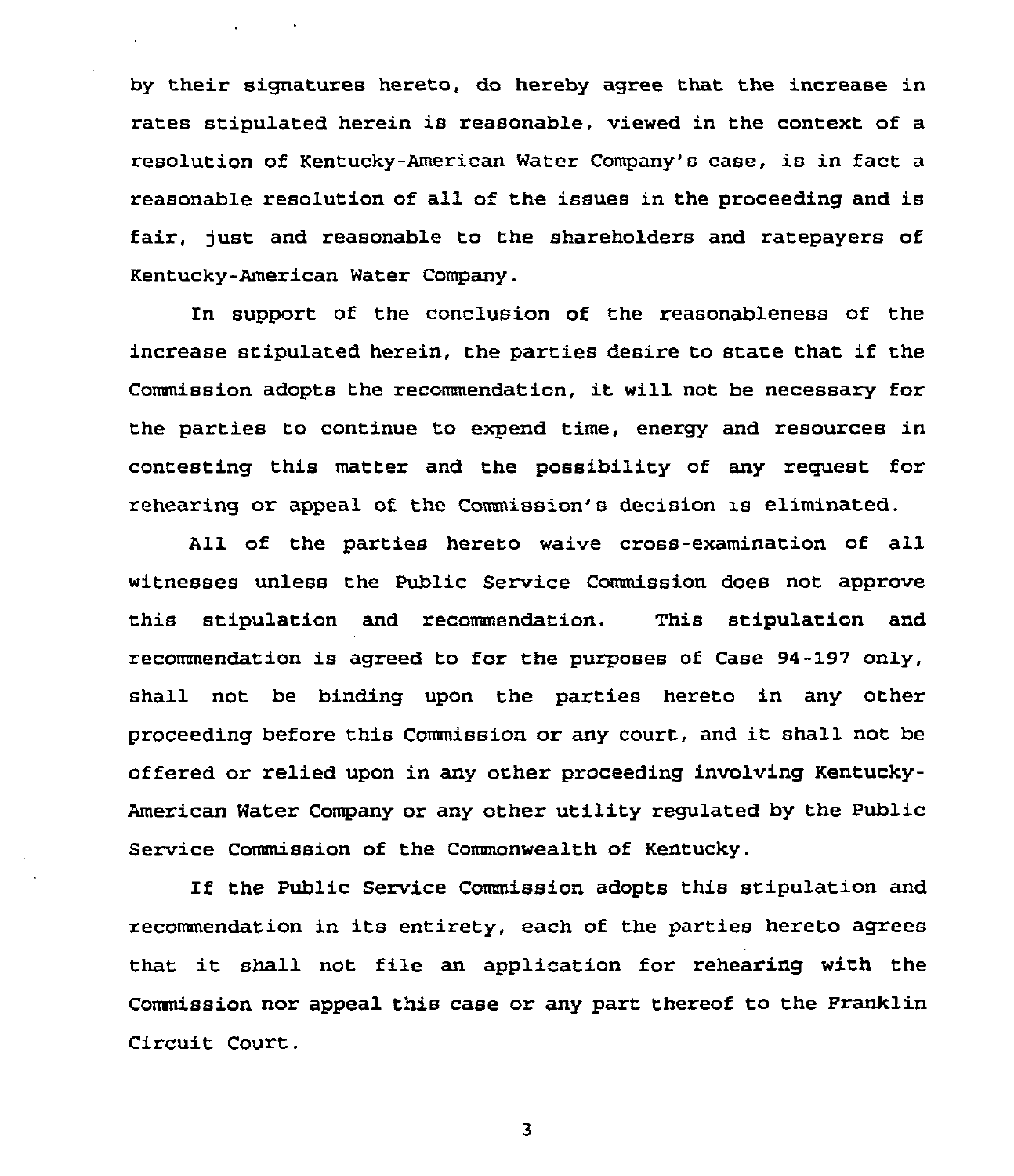If the Public Service Commission of the Commonwealth of Kentucky does not adopt this stipulation and recommendation in its entirety, each party hereto reserves the right to withdraw from it and to request that Case 94-197 proceed as if no stipulation and recommendation had been entered into, and in such event this stipulation and recommendation shall not be binding upon any of the parties hereto, shall not be admitted into evidence or relied upon in any manner by any of the parties hereto, the Commission, or its staff.

There is attached hereto tariffs of Kentucky-American Water company to be effective January 29, 1995, including the  $$1,475,000$ additional revenues as stipulated herein and a bill analysis showing that the rates stipulated herein will generat approximately the total revenues as stipulated herein.

AGREED TO THIS THE OF NOVEMBER, 1994.

ATTORNBY GENERAL OF THB COMMONWEALTH OF KENTUCKY

 $BY:$ 

LEXINGTON-FAYBTTB URBAN COUNTY GOVBRNMENT

TALWALKAR

KENTUCKY-AMERICAN WATER COMPANY

Undsey Ingram BY: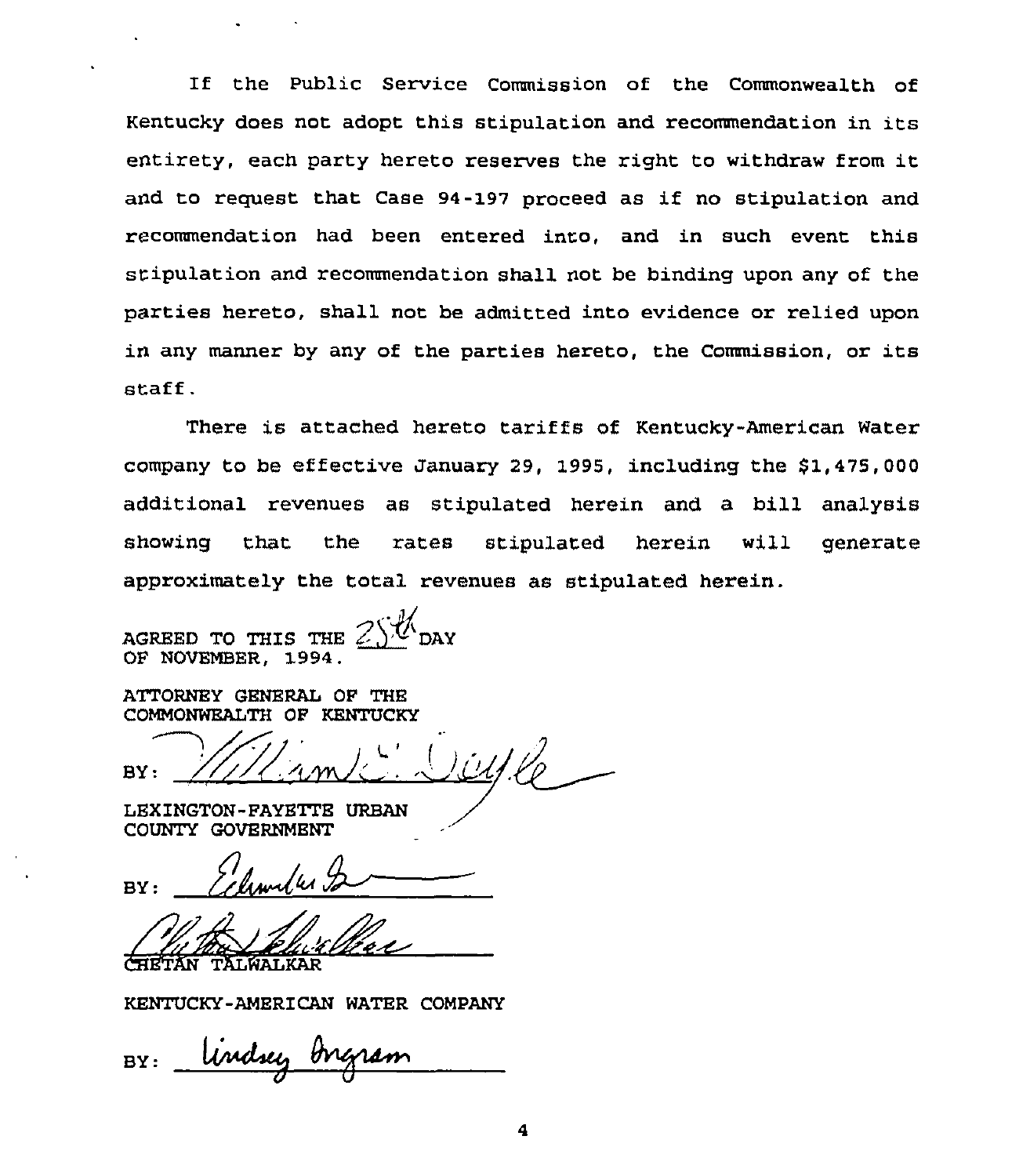#### APPENDIX 8

APPENDIX TO AN ORDER OF THE KENTUCKY PUBLIC SERVICE COMMISSION IN CASE NO. 94-197 DATED JANUARY 25, 1995

The following rates and charges are prescribed for the customers in the area served by Kentucky-American Water Company. All other rates and charges not specifically mentioned herein shall remain the same as those in effect under authority of this Commission prior to the effective date of this Order.

#### SERVICE CLASSIFICATION NO. 1

## METER RATES

The following shall be the rates for consumption, in addition to the service charges provided for herein.

| Customer<br>Category                    | Rate per 1,000 Gallons<br>All Consumption | Rate Per 100 Cubic<br>Feet - All Consumption |
|-----------------------------------------|-------------------------------------------|----------------------------------------------|
| Residential                             | \$1.96096                                 | \$1.47072                                    |
| Commercial                              | \$1.89864                                 | \$1.42398                                    |
| Industrial                              | \$1.58527                                 | \$1.18895                                    |
| Municipal and Other<br>Public Authority | \$1.66965                                 | \$1.25224                                    |
| Sales for Resale                        | \$1.58695                                 | \$1.19021                                    |

#### SERVICE CHARGES

All metered general water service customers shall pay a service charge based on the size of meter installed. The service charge will not entitle the customer to any water.

| \$<br>Per Quarter                                                                    |
|--------------------------------------------------------------------------------------|
|                                                                                      |
| 17.55<br>26.31<br>43.80<br>87.57<br>140.10<br>262.65<br>437.82<br>875.61<br>1,401.03 |
|                                                                                      |